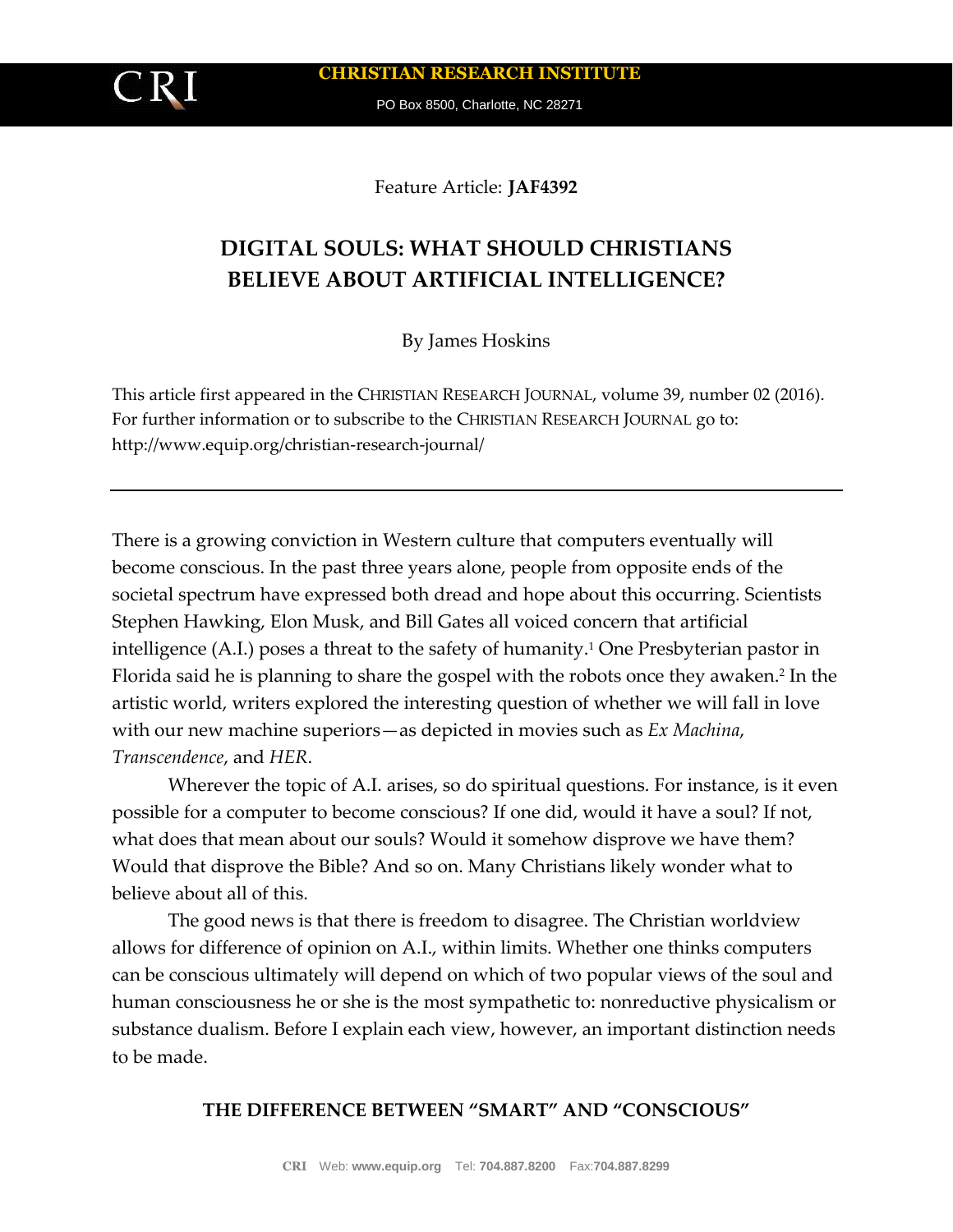Many people mistakenly equate a computer's level of *intelligence* with *consciousness*, but they are two different things. A computer could be potentially infinitely "smart" or "intelligent"—meaning only that it is capable of doing a limitless number of computations at incomprehensible speeds—but still technically not be *conscious*. Consciousness includes much more than just a quantitative measure of intelligence. It includes *qualitative experiences* such as subjective awareness, understanding, intentionality, and the unity of one's self-identity. Even if a computer were intelligent enough to make it effectively *appear* as though it was having qualitative experiences such as if it acted like it was in pain, or in love, for example—we still could not be *sure* it was truly conscious. A famous thought experiment demonstrates why.

### **The Chinese Room**

Philosopher John Searle has asked people to imagine a native English speaker, who knows no Chinese, in a room alone with boxes full of Chinese characters and a set of English instructions.<sup>3</sup> People outside the room slip in cards with Chinese symbols on them, which are actually questions, unbeknownst to the person inside. By following the instructions, the person is able to send back Chinese symbols that are the correct answers to the questions. People outside the room would think the person inside understood Chinese well. But the reality is, the person in the room doesn't understand it at all—he has no clue what the characters mean. He's just following rote instructions to give the appropriate output.

Searle's point is that this is exactly what a computer does. It follows a set of instructions (a program) to give the appropriate output. No matter how fast or efficiently it is able to do so, no matter how natural or personable its responses seem to us, we cannot logically conclude that the computer has understanding or consciousness. A computer's level of intelligence might be able to give the *illusion* of consciousness, but it can never guarantee the real thing. Sorry, Siri.

#### **Does the Distinction Even Matter?**

Some may think that the Chinese room argument proves too much. If we take the thought experiment seriously, one could argue, then we can't be sure other *humans* are conscious either, because the only way we are able to detect consciousness in other people is by *their* output—that is, how they behave in response to their environment. But we assume other humans are conscious all the time; so why not a computer? If a computer *were* able to mimic effectively the natural responses of a human in every situation, then we should assume *it* has consciousness, too, even if it were following a program; there is just no other way to tell. This is essentially the argument Alan Turing gave when defending what would later be called the "Turing Test."<sup>4</sup>

What Turing and others fail to acknowledge, however, is that output is *not* our only indicator for knowing if other humans are conscious. We also have *introspection*. As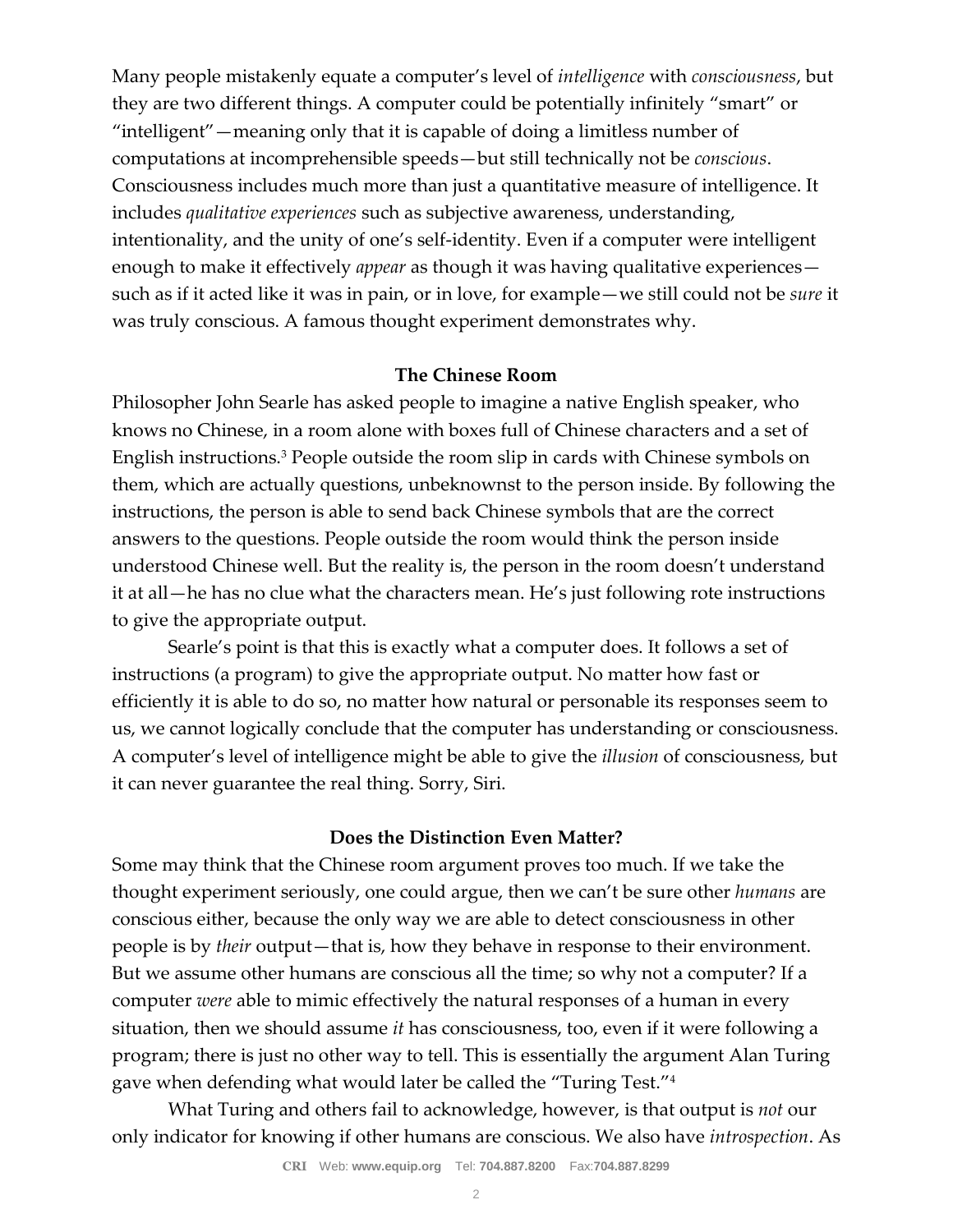human beings, each one of us has a kind of third-person, inner awareness—an objective "witness" and "judge," if you will—of our own individual stream of experiences. For example, I know I feel hungry right now. I'm also aware of (witness to) my growing irritability, and I infer (judge) it is probably because of my empty stomach. Thus, through introspection, we are given undeniable knowledge of our own distinct consciousness.<sup>5</sup> But we are given much more than that—we also know that we are descended organically from other human beings who claim to have the same consciousness as we do. There is a continuity of origin, experience, organic matter, and form that we share with other humans that we do not share with computers or robots. This continuity allows us to extend the knowledge of our own individual consciousness and infer confidently that other humans are conscious, too. However, it does not allow us to extend the same conclusion to computers.

## **Making Room for Wisdom**

The distinction between *intelligence* and *consciousness* is important because it allows Christians who may have theological objections to the idea of a conscious computer to still heed the wisdom of technologists such as Bill Gates and Elon Musk about the potential threat of A.I. The truth is, there really *could* be great danger in giving too much control to an A.I. over human activity—the stock market "flash crash" of 2010 comes to mind.6 Even if genuine computer consciousness is impossible, computer *intelligence* is something we all can agree should be considered carefully.

#### **TWO COMMON VIEWS OF HUMAN CONSCIOUSNESS**

With that distinction in mind, we can now see how one's view of the soul and human consciousness will affect what he or she thinks about the possibility of computer consciousness. While physicalism is more properly classified as heterodox than as orthodox, sincere Christians hold both views I will discuss. Keep in mind, while these two views are the most common, they are not exhaustive. There are other, more nuanced, views that space does not permit me to go into.<sup>7</sup>

## **Nonreductive Physicalism**

According to nonreductive physicalism (also sometimes called "property dualism"), human consciousness is real—not an illusion—but it is wholly dependent on, and ultimately caused by, physical events in the brain. Consciousness is not a part of our soul, and there is no such thing as a soul, according to this view—we simply *are* our body and its properties, nothing more. Nonreductive physicalists see consciousness as a property of matter that emerges when a physical system (such as a human brain or body) is configured and working a certain way.

Christians who hold to this view may be the most open to the possibility of computer consciousness. After all, if human consciousness is simply a property of a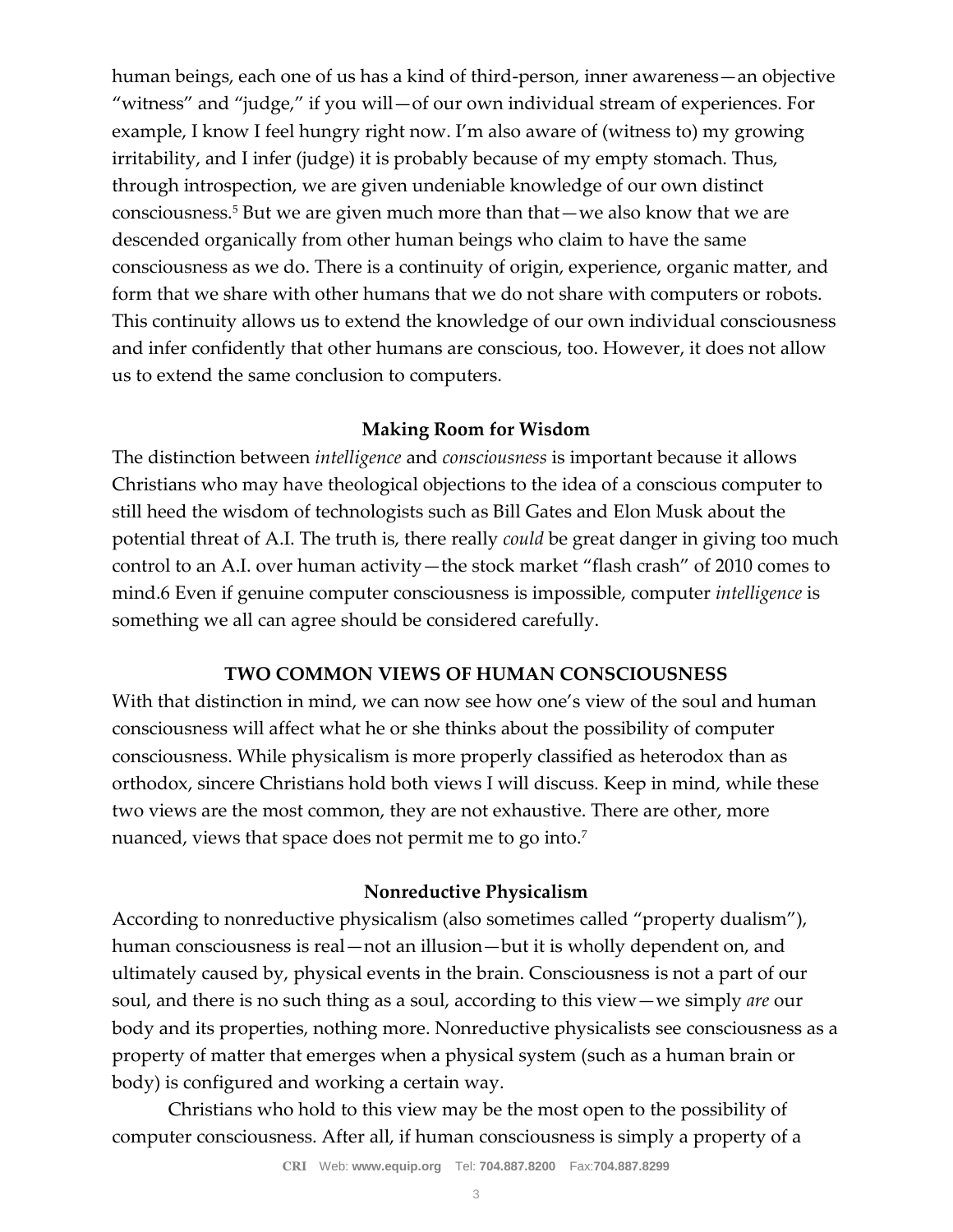physical brain, who is to say we couldn't build an artificial brain that could produce the same emergent property? Christof Koch, one of the world's leading neuroscientists and researchers of consciousness, thinks that is entirely possible. He explains:

"Consciousness is a property of complex systems that have a particular 'cause-effect' repertoire. They have a particular way of interacting with the world, such as the brain does, or in principle, such as a computer could. If you were to build a computer that has the same circuitry as the brain, this computer would also have consciousness associated with it. It would feel like something to be this computer."<sup>8</sup>

Nonreductive physicalism—while an attractive option for many scientifically minded Christians—nevertheless raises some theological and philosophical concerns. For example, if there is no such thing as a soul, and I am no more than my body and its properties, then I literally cease to exist when I die. Death, on the physicalist view, is no less than *annihilation*, since my body decays and the consciousness associated with it is extinguished. How then could I be *me* in the resurrection with nothing to preserve and ground my identity after death? Even if God were to reassemble all the exact atoms that composed my body when I died, it would not ensure the resurrected "me" was anything more than an improved *copy*.

To illustrate this point, Peter van Inwagen (a physicalist himself) offers the following imaginary conversation: "Is that the house of blocks your daughter built this morning?" "No, I built this one after I accidentally knocked hers down. I put all the blocks just where she did, though. Don't tell her."<sup>9</sup> In both the case of the blocks and the resurrected person, van Inwagen argues, the new reassembly is a *replica* of the original, not one and the same as the original.

## **Substance Dualism**

According to substance dualism, humans are a unity of two distinct substances: body and soul. Consciousness is a property of our soul, which can exist apart from the body after death. Thus, substance dualism successfully avoids the identity problem of physicalism, mentioned earlier. I can still be *me* in the resurrection, because my *soul*  preserves and grounds my identity after death.

Christians who hold to this view may be the least likely to accept the possibility of computer consciousness. After all, if consciousness is a property of souls, which are only given by God, then no matter how intelligent a computer gets, it will never have a soul, and therefore never be conscious. Interestingly, Alan Turing attempted to respond to this view in 1950:

*It is admitted that there are certain things that [God] cannot do such as making one equal to two, but should we not believe that He has freedom to confer a soul on an elephant if He sees fit?… An argument of exactly similar form may be made for the case of machines….In attempting to construct such machines we should not be irreverently usurping His power of creating souls,*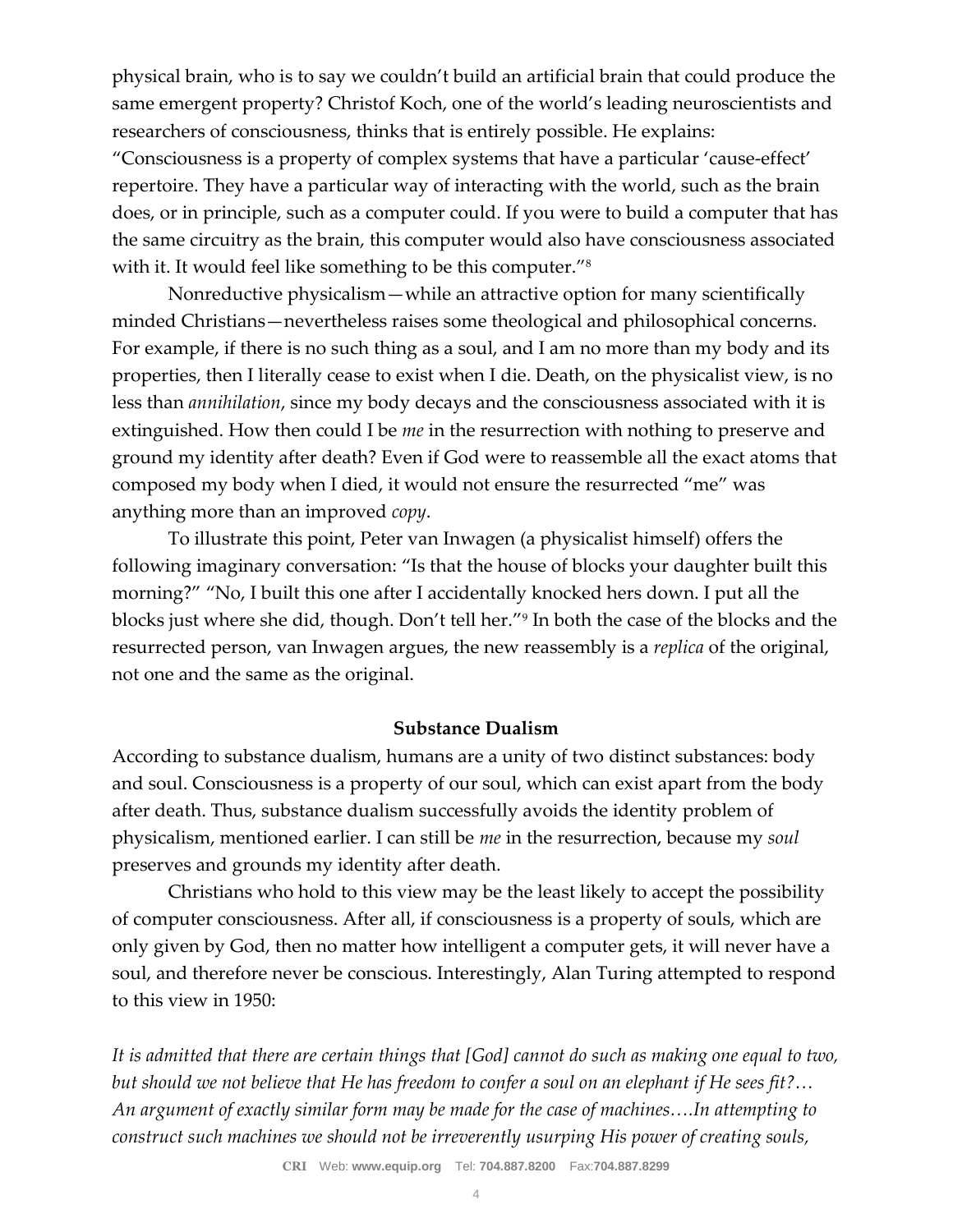*any more than we are in the procreation of children: rather we are, in either case, instruments of His will providing mansions for the souls that He creates.*<sup>10</sup>

Turing's argument is essentially this: God can confer a soul on whomever He wants, and He does so for new beings whose bodies we create all the time—namely, *human offspring*. So, why couldn't God also confer a soul on an intelligent computer that we create? But Turing's argument assumes that all dualists believe God creates souls *ex nihilo* and confers them at conception. Not all dualists believe that, though.

Many Christians believe souls, while real and distinct from the body, are nevertheless transmitted organically through procreation, along *with* the body—a view called traducianism. According to this view, humans reproduce as *whole beings*—body and soul. Therefore, the only way to be "conferred" a soul is to be descended organically from beings who already have them. For a traducianist, the continuity of the human species that I spoke of earlier—continuity of origin, experience, organic matter, and form—is key to the production of new souls.

## **Freedom to Disagree**

The question of computer consciousness may not matter on a practical level, at least not yet. Computers are already intelligent enough for us to choose caution in how we use them; one needn't believe in computer consciousness to admit that. Whether computers can have qualitative experiences, our conclusions largely depend on our philosophical assumptions about souls. Thankfully, we can disagree and still work together toward a better future. Will a computer ever become intelligent enough to *appear* fully conscious? Only time will tell. Will robots need to be saved? Probably not, but it wouldn't hurt to brush up on Pascal's wager.

**James Hoskins** is a teacher, writer, and musician from Kansas City, Missouri. He teaches philosophy and science classes at a college prep high school. He writes about the intersection of reason, faith, and culture at his blog PhiloLogos.net, as well as at christandpopculture.com.

#### **NOTES**

- 1 Michael Sainato, "Stephen Hawking, Elon Musk, and Bill Gates Warn about Artificial Intelligence," *The Observer*, August 19, 2015, http://observer.com/2015/08/stephen-hawkingelon-musk-and-billgates-warn-about-artificial-intelligence/.
- 2 Anthony Cuthbertson, "Florida Pastor Plans to Convert Robots to Christianity," *International Business Times*, February 6, 2015, http://www.ibtimes.co.uk/florida-reverendchristopher-benek-wants-convertartificial-intelligence-christianity-1486912.